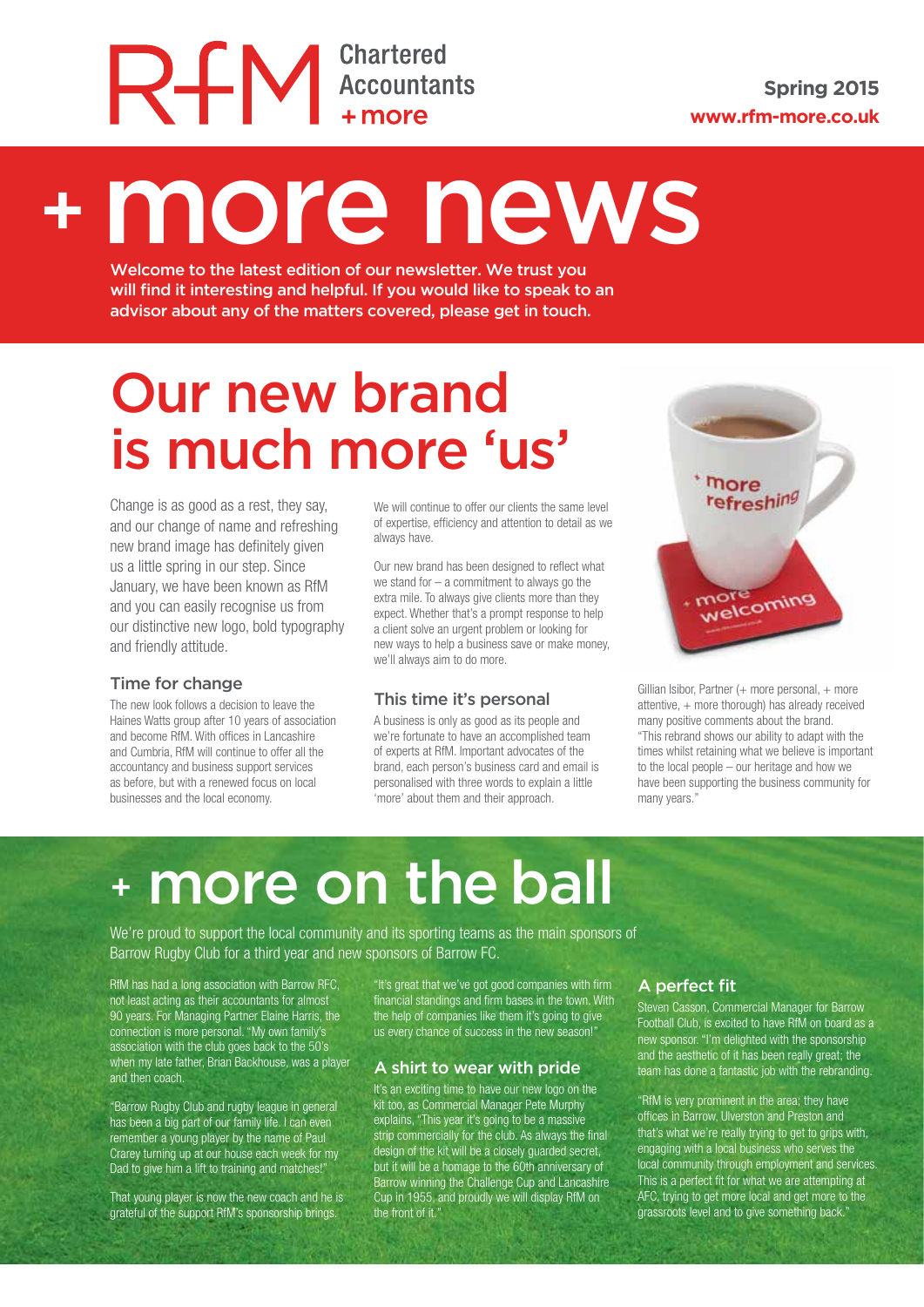## Homebuyers welcome changes to stamp duty

One of the welcome announcements in the Autumn Statement included the immediate reform of Stamp Duty Land Tax (SDLT) on the purchase of residential property.

Until this announcement, SDLT was charged at a single percentage of the price paid for the property, depending on the rate band within which the purchase price falls. This created a distortion as the tax due jumped at set thresholds and deterred potential purchasers. For example, a house with a value of £255,000 attracted a charge of £7,650, as it was subject to the 3% rate, yet if sold for £250,000 (or less) only a 1% charge applied reducing the cost to £2,500.

For contracts which complete on or after 4 December 2014, SDLT will be payable at each rate on the portion of the purchase price which falls within each band, rather than at a single rate on the whole transaction value as follows:

| Price of residential property | Rate  |
|-------------------------------|-------|
| £0 - £125,000                 | $0\%$ |
| £125.001 - £250.000           | 2%    |
| £250,001 - £925.000           | 5%    |
| £925,001 - £1,500,000         | 10%   |
| £1,500,001 and above          | 12%   |

#### The effect of the changes means that all purchasers of residential property valued at less than £937,500 will pay less tax than they would have paid under the old rules.

For example, using the property above valued at £255,000, the SDLT will now be £2,750. This is calculated as 0% on £125,000, then 2% on the next £125,000 and 5% on the final £5,000, resulting in a saving of £4,900!

The measures will only apply in Scotland until 1 April 2015 when the new Land and Buildings Transaction Tax (LBTT) takes effect. This will also operate on a progressive basis with LBTT payable at each rate on the portion of the purchase price which falls within each band. The price at which SDLT and LBTT produce the same liability on a residential purchase is set to be £333,000. Prices below this will produce a saving under LBTT.

If you require any assistance or further information about the operation of SDLT or LBTT please do not hesitate to contact us.

### More NIC savings ahead

2014/15 saw the introduction of the Employer Allowance, an up to £2,000 saving on Employer Class 1 National Insurance Contributions (ERNIC) for many businesses and for charities.

This allowance continues into 2015/16 with an extension of the relief from 6 April 2015 to individuals who employ care and support workers. This amendment has been made because the allowance was not available in 2014/15 for those individuals employing staff for purposes connected to their personal, family or household affairs. It still remains the position that the relief is not available for staff employed in other domestic capacities such as nannies.

#### No ERNIC on staff under 21

The ERNIC liability for employees aged between 16 and 20 will be eliminated from 6 April 2015 on earnings up to the Upper Earnings Limit (UEL) which is for 2015/16 expected to be £42,385 a year. The Government also plans to abolish ERNIC up to the UEL for apprentices aged under 25. This will come into effect from 6 April 2016.

It is worth checking whether your business is entitled to claim, and ensuring the claim is made before the end of the tax year.



### No relief for incorporations

Owner managers have increasingly chosen to operate their businesses through the company medium in recent years as some regulation has reduced for the smaller company and because it is more conducive to minimising personal tax and National Insurance liabilities. Various reliefs exist for those who start as an unincorporated business who wish to transfer into a company arrangement so that tax costs can be minimised. However, it is considered that some of these reliefs are too generous, with some obtaining a potentially unfair tax advantage, so two key changes took place with effect from 3 December 2014.

#### Corporation tax relief for goodwill

Corporation tax relief is given to companies when goodwill and intangible assets are recognised in the financial accounts. Relief is normally given on the cost of the asset as the expenditure is written off in accordance with Generally Accepted Accounting Practice or at a fixed 4% rate, following an election. This is subject to the general proviso that it is a transaction on or after 1 April 2002.

The rules allow relief to be claimed even when there is continuing economic ownership, referred to as a related party transaction. For example, on incorporation of a sole trader or partnership business where the individual(s) transfers their

business to a company provided that the business itself commenced on or after 1 April 2002. For valuation purposes the rules require that the goodwill in such circumstances is recognised by the related party when the asset is transferred at market value.

However, an anti-avoidance measure has been announced to restrict corporation tax relief where a company acquires internally-generated goodwill and certain other intangible assets from related individuals on the incorporation of a business.

The measure means that corporation tax relief can no longer be obtained on such assets on acquisition. Relief is still available if a loss arises on a subsequent realisation of the asset.

#### No Entrepreneurs' Relief

In addition, individuals will be prevented from claiming Entrepreneurs' Relief on disposals of goodwill when they transfer the business to a related company. Capital gains tax will be payable on the gain at the normal rates of 18% or 28% rather than 10%.

This means that to relieve capital gains arising on goodwill, and any other affected intangibles transferred to the company, only the deferral reliefs will be available. Deferral of gains can be achieved through business asset holdover (gift) relief, Enterprise Investment Scheme holdover or what is known as 'incorporation' relief. These alternative reliefs have different criteria and conditions of usage and will result in either the individual or the related company incurring the deferred gain on a subsequent event. Please contact us for further information about these alternatives if you are considering incorporating your business.

These measures will apply to all transfers on or after 3 December 2014 unless made pursuant to an unconditional obligation entered into before that date.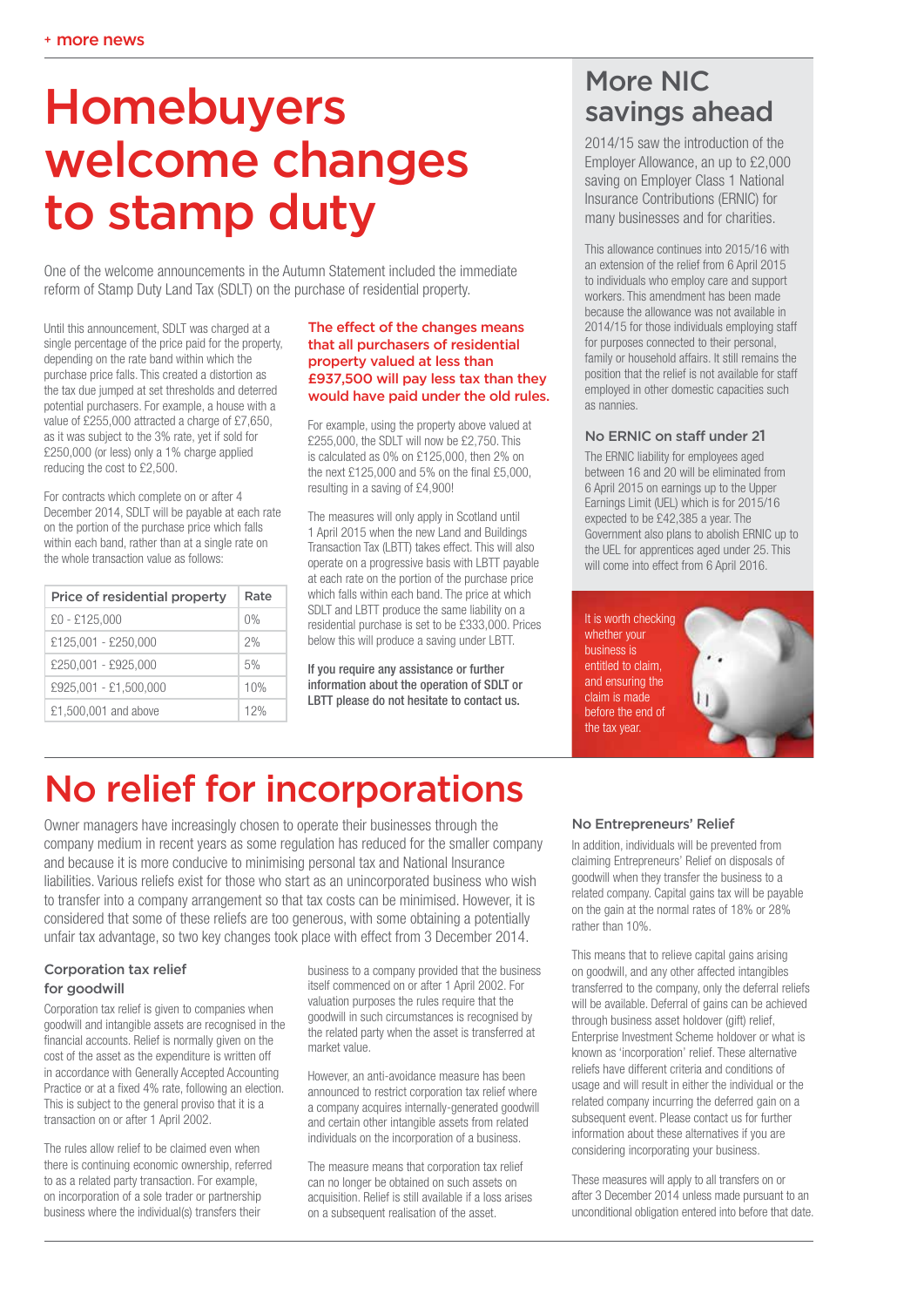Business Questions

Repairs and Renewals - Capital or Revenue expenditure?



Should a client face an enquiry from HMRC into their tax return and accounts, a common area that is reviewed is any deduction that may have been claimed in the accounts for repairs and renewals. This arises because whilst a repair to an asset is an allowable item of expenditure for tax purposes, if the asset is altered, improved or replaced the expenditure is capital expenditure and is not allowable. Capital allowances may or may not be allowable on this capital expenditure.

Recently, HMRC have published revised guidance in their internal manuals about what they accept is a repair for tax purposes.

One point that the guidance focuses on is the concept of the entirety. Over many years there have been a number of court decisions on this area following disagreements between taxpayers and HMRC. In general terms if the entire asset has been replaced this will be treated as capital expenditure, whereas if less than the entire asset has been replaced this will be treated as revenue expenditure and is therefore tax deductible.

The guidance stipulates that what actually forms the asset or the entirety is a question of fact and that the question to decide is whether the asset is a separate distinct asset or if it is part of a bigger asset. For example:

- Does it look like a separate asset?
- Is it something that stands apart from other assets?
- Is it freestanding or is it something that is removable?

Another important test to consider, especially where there has been a lot of work undertaken, is to consider if the character of the asset has changed as a result of the work. In simple terms, is it the same object both before and after the work is undertaken? If it is like for like, in that the asset simply does the same job as before, then this is an indication that the work is a repair, but if the function or capacity of the asset is altered or improved then it is capital.

The following examples, which are based on HMRC updated guidance, illustrate these points.

#### Example 1

*Pat is a dairy farmer and the driveway leading to her farm is in a very poor state of repair having been initially created some 30 years ago.*

*The Dairy Company advise Pat that the driveway is causing damage to their milk tanker vehicles and refuse to call at the farm until it is repaired.*

*Pat has the driveway repaired at a cost of some £25,000. The tarmac is removed and the sub-surface repaired. It is then re-surfaced with new kerbing added to bring the driveway up to modern standards.*

Even if the driveway is an asset in its own right the entirety has not been replaced. It has been re-surfaced and the expenditure is allowable for tax purposes as a repair.

The drive was not widened nor was its load bearing capacity increased, so no improvement was involved.

#### Example 2

*Pedro runs a farm near Clacton-on-Sea and has diversified so that he has a number of chalets that are used as a furnished holiday lettings business. One of the chalets is damaged beyond repair and Pedro replaces it with a new chalet of the same model. As most of the cost is covered by insurance, Pedro only has to spend £3,500.*

For tax purposes the chalet is an identifiable asset in its own right. Pedro has replaced the asset in its entirety and the expenditure is therefore capital expenditure and is not tax deductible as a repair.

This is an area where the incorrect tax treatment can cause potential difficulties with HMRC and key to a successful outcome is planning in advance and documentary evidence, so please do contact us if you are considering carrying out this type of substantial expenditure.

If you have any questions about this or any other tax matter, please contact our Tax Manager, Steve Towler on 01772 431233.

In general terms, if the entire asset has been replaced this will be treated as capital expenditure, whereas if less than the entire asset has been replaced this will be treated as revenue expenditure, and is therefore tax deductible.